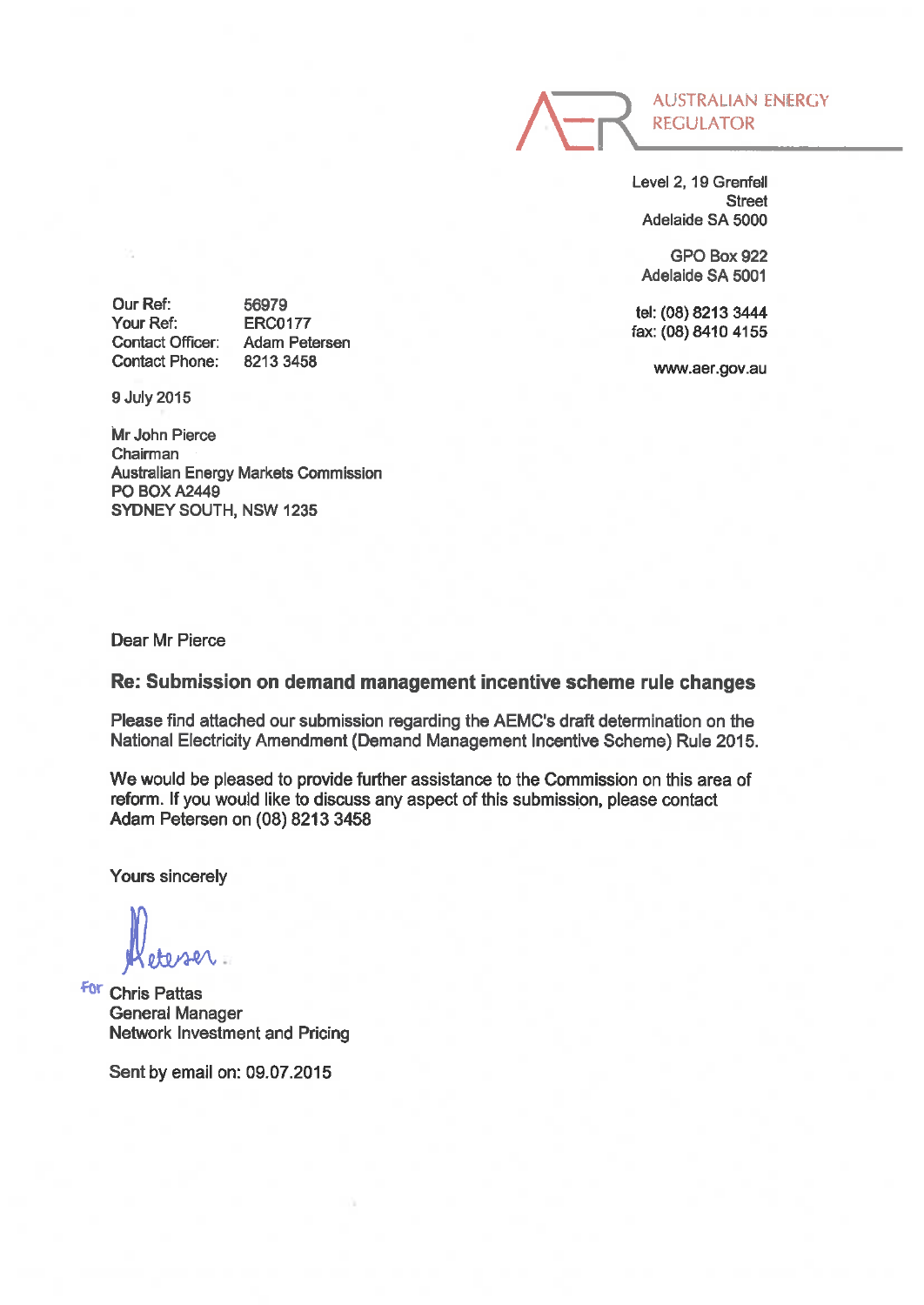# AER submission to the AEMC's demand management incentive scheme draft determination July 2015

### Introduction

The AER welcomes the opportunity to respond to the AEMC's draft determination on changes proposed to the National Electricity Rules (NER) concerning the demand management incentive scheme and innovation allowance. We strongly support the goal of creating an environment where physical investments in distribution networks are made only because they are the most efficient, considering all alternatives. The promotion of efficient investment in and use of the network is at the core of the regulatory framework that we administer.

We support a principles based approach that is not overly prescriptive and provides the AER with flexibility. In particular we support:

- The principles based approach that provides flexibility in designing and applying the scheme and allowance to distribution businesses
- The timeframe in which to develop the scheme by 1 December 2016
- . Not having to develop a separate guideline given the development of the scheme and innovation allowance under the distribution consultation procedures
- Reporting against the innovation allowance by the distribution businesses and the flexibility for us to determine the appropriate reporting arrangements.

Our submission focusses on the following aspects of the draft determination:

- . Principle based approach to the development and application of the scheme and allowance, including market benefits and scheme rewards
- . Role of the AER in assessing demand management proposals
- . Commencement of the scheme and transitional provisions
- . Guidelines and reporting.

#### Principles based approach to the development and application of the scheme and allowance

In our submission to the consultation paper we considered that a broader focus is required as to whether there are other relevant factors in achieving efficient investment. This included consideration of why pricing and other current measures alone might be insufficient and the potential for demand management to be provided on a competitive basis by other service providers.

As stated by the AEMC, the market is unlikely ever to reach the point where price signals mean there are no network constraints at peak times. We accept that, at the very least, the desired pricing outcomes will take time to be realised and at this early stage it is difficult to see with any certainty what impact this will have on the level of demand management.

The AER is supportive of the principles based approach to the development and application of the scheme and allowance. This will provide the flexibility required to ensure that the scheme can operate effectively in a rapidly changing environment for the provision of network and non-network services. Importantly, the scheme should encourage efficient decisions by distributors to utilise demand management options, including those provided by third parties.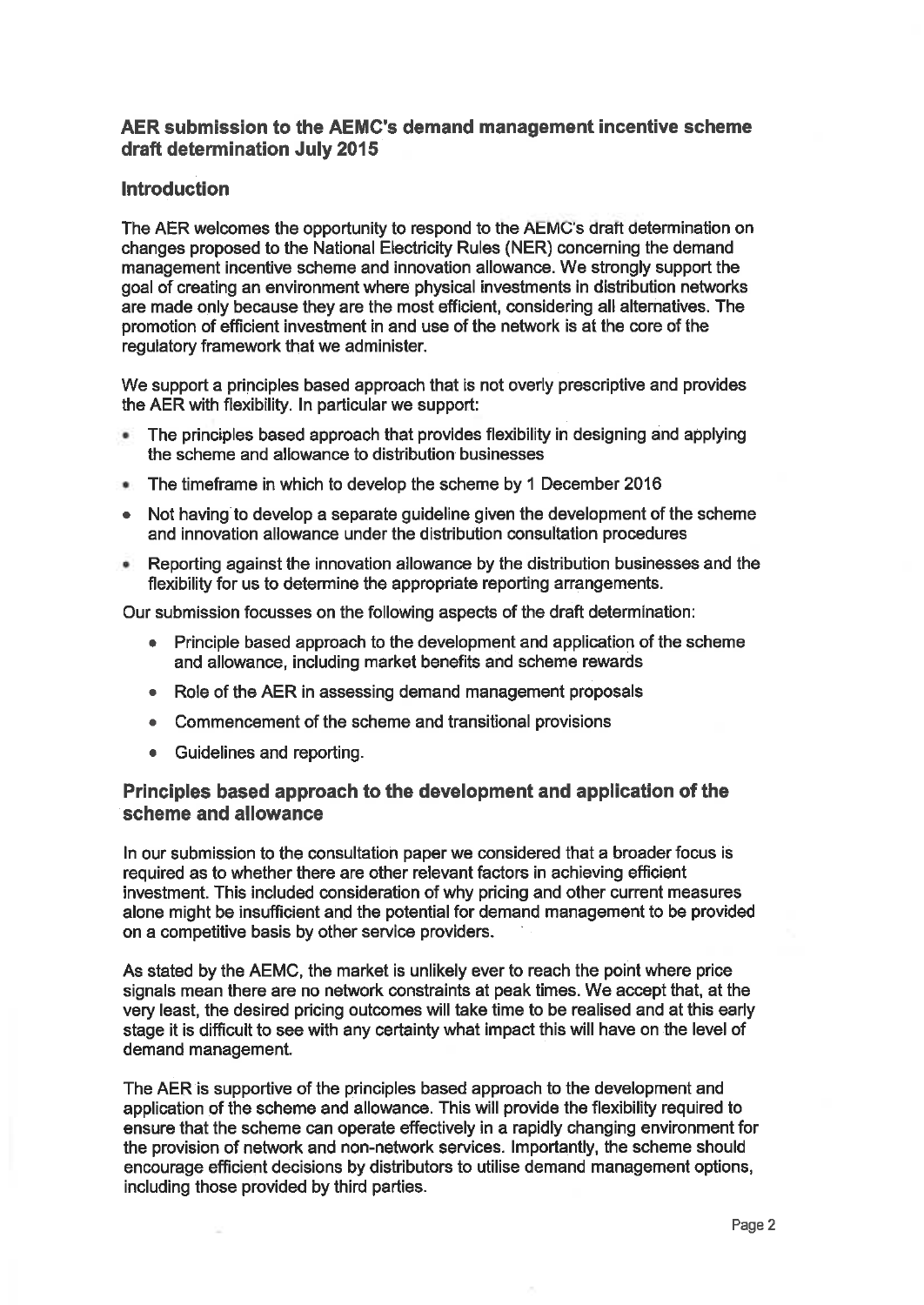Under this approach the AER will be able to take into consideration the regulatory objectives and incentives in deciding on the design of the scheme, which may vary between distributors and over time. This includes for example making sure efficient expenditure of network and non-network options are balanced and considering the value of demand management through the inclusion of the wider economic benefits of a non-network option that are delivered to those who produce, consumer and transport electricity.

Importantly, this will enable consideration of other complementary provisions in the regulatory framework that support efficient network and non-network options, such as pricing, the regulatory investment test for distribution and network planning requirements and other provisions, in deciding on how to apply the scheme to individual distribution businesses.

We support the ability to design the financial rewards under the scheme i.e. the value of the incentive, which will include the retention of market benefits (sharing ratio) and whether foregone revenue or foregone profit should be considered and under what circumstances, such as the nature of the price control mechanism. This is an appropriate recognition that incentive rewards can be designed in a number of ways, which may include consideration of the net economic benefits delivered across the supply chain.

# Role of the AER in assessing demand management proposals

In our submission to the consultation paper we noted that the value proposition for demand management is also changing as demand becomes more uncertain. For example, as set out in our recent draft decision for Ausgrid, as overall demand and peak demand declines toward an uncertain point, compared to historical levels, demand management solutions might actually increase in their so called 'option value". However, our submission to the consultation paper did not outline the approach to assessing the demand management proposals for the NSW businesses.

The AEMC has suggested that to provide some certainty, there may be benefit in the AER explaining how it will assess the efficiency of demand management project expenditure as part of the regulatory determination process and this could be done in the expenditure forecast assessment guidelines.

The guideline outlines the types of assessments we undertake in determining expenditure allowances and the information we require from network service providers to facilitate those assessments. The guideline provides guidance to network service providers on how we are likely to assess their expenditure forecasts and the information we will require from them to do so (through specific information requirements contained in regulatory information notices).

Our assessment of demand management involves a review of the demand management project business cases and is not a unique assessment approach that requires special treatment over and above the assessment of other expenditure proposals. The assessment of specific cost categories such as vegetation management or demand management are not treated separately from the general approach outlined in the guideline.

AER submission to AEMC consultation paper, March 2015, p. 8